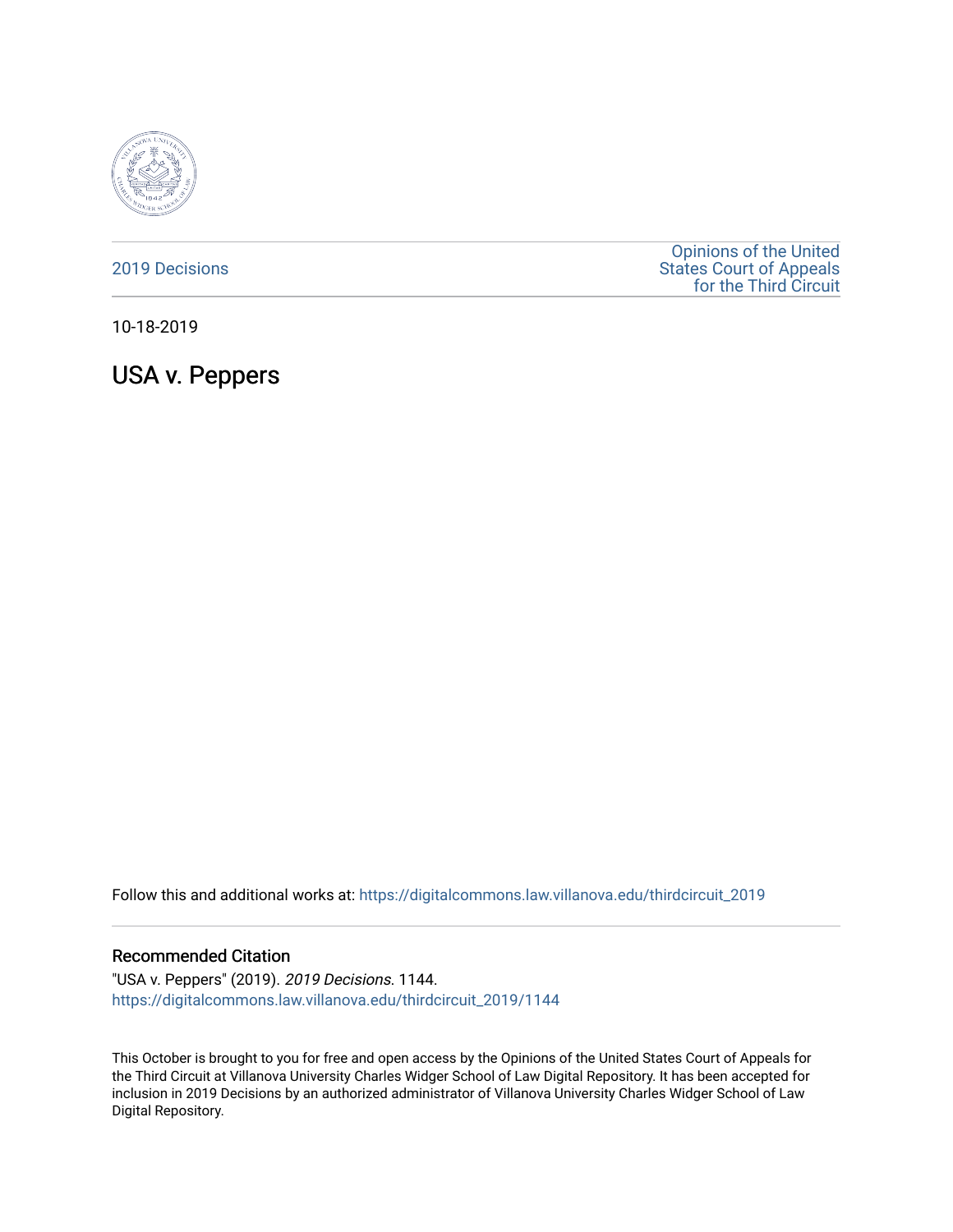# **NOT PRECEDENTIAL**

# UNITED STATES COURT OF APPEALS FOR THE THIRD CIRCUIT

 $\mathcal{L}=\mathcal{L}=\mathcal{L}$ 

No. 19-1021 \_\_\_\_\_\_\_\_\_\_\_\_\_

### UNITED STATES OF AMERICA

v.

RONALD PEPPERS, Appellant

\_\_\_\_\_\_\_\_\_\_\_\_\_\_

Appeal from the United States District Court for the Middle District of Pennsylvania (D.C. No. 1-00-cr-00105-001) District Judge: Honorable Sylvia H. Rambo

\_\_\_\_\_\_\_\_\_\_\_\_\_\_

Submitted Under Third Circuit L.A.R. 34.1(a) September 12, 2019

 $\frac{1}{2}$ 

Before: CHAGARES, JORDAN, and RESTREPO, *Circuit Judges*.

(Filed: October 18, 2019) \_\_\_\_\_\_\_\_\_\_\_\_\_\_

> OPINION\* \_\_\_\_\_\_\_\_\_\_\_\_\_\_

 $\overline{a}$ 

<sup>\*</sup> This disposition is not an opinion of the full Court and, pursuant to I.O.P. 5.7, does not constitute binding precedent.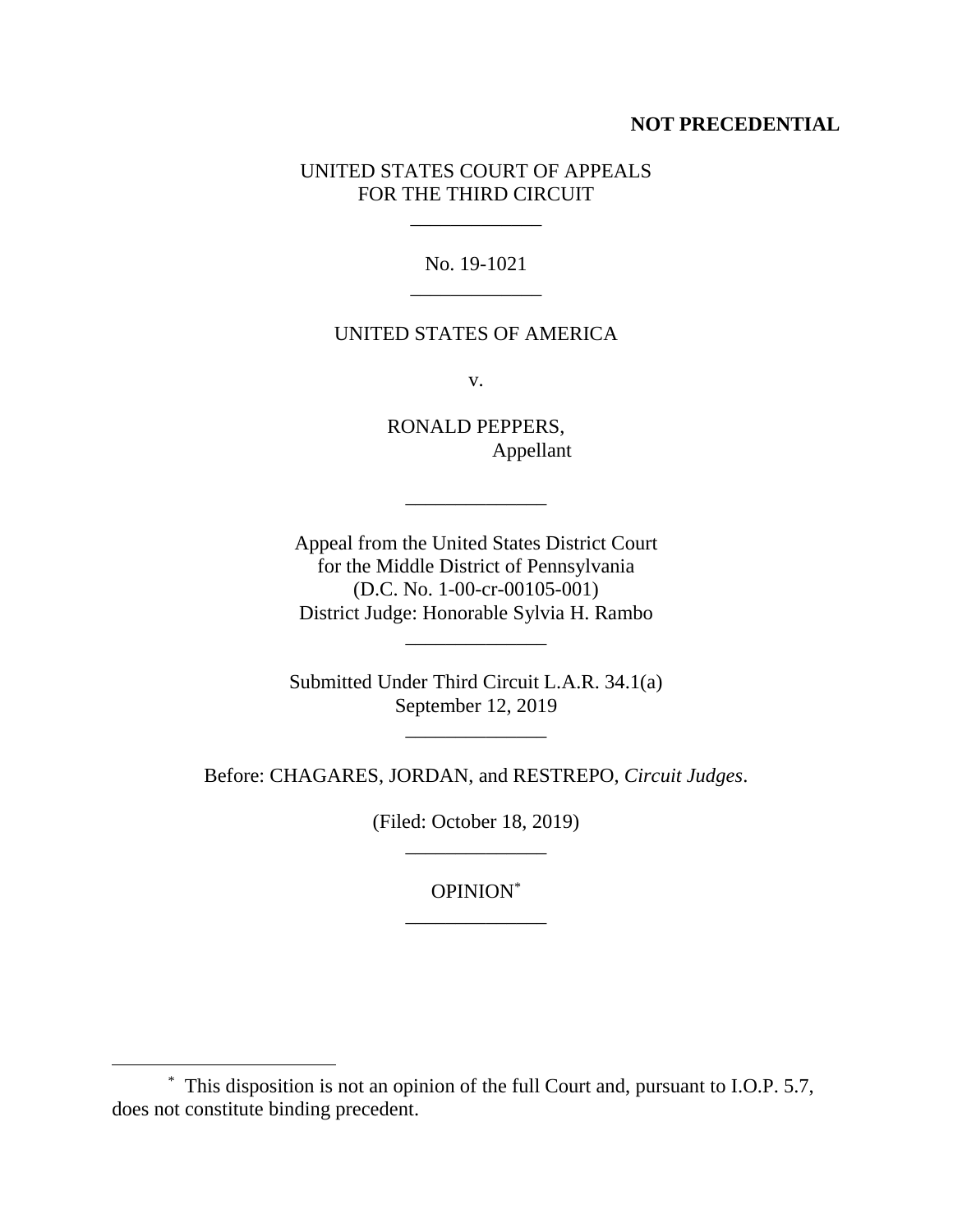#### RESTREPO, *Circuit Judge*.

 $\overline{a}$ 

In light of *Johnson v. United States*, 135 S. Ct. 2551 (2015), Appellant Ronald Peppers was resentenced on December 19, 2018, to statutory maximum terms of ten years' imprisonment and three years' supervised release. He has appealed the ten-year term of imprisonment based on arguments that the District Court failed to assess the sentencing guidelines table of the U.S. Sentencing Commission Guidelines Manual in an incremental manner and that the Court's upward departure from the Guidelines range was unreasonable. For the reasons that follow, we find that his appeal is moot and will dismiss it for lack of jurisdiction.

# **I**

### **A**

As we write solely for the parties, we recite only the facts and procedural history necessary for this opinion.<sup>1</sup> In 2003, Peppers was sentenced to fifteen years' imprisonment for being a felon in possession of a firearm under 18 U.S.C. § 922(g)(1). The District Court imposed this punishment pursuant to the Armed Career Criminal Act ("ACCA"), which prescribes a fifteen-year minimum sentence when someone has at least three qualifying past convictions.

Peppers later challenged this sentence as unconstitutional in a motion under 28 U.S.C. § 2255 following the Supreme Court's decision in *Johnson*, 135 S. Ct. 2551. *Johnson* invalidated the "residual clause" of the ACCA, narrowing its application. The

 $1$  For a more fulsome factual background and procedural history, please reference our earlier opinion in this case, *United States v. Peppers*, 899 F.3d 211 (3d Cir. 2018).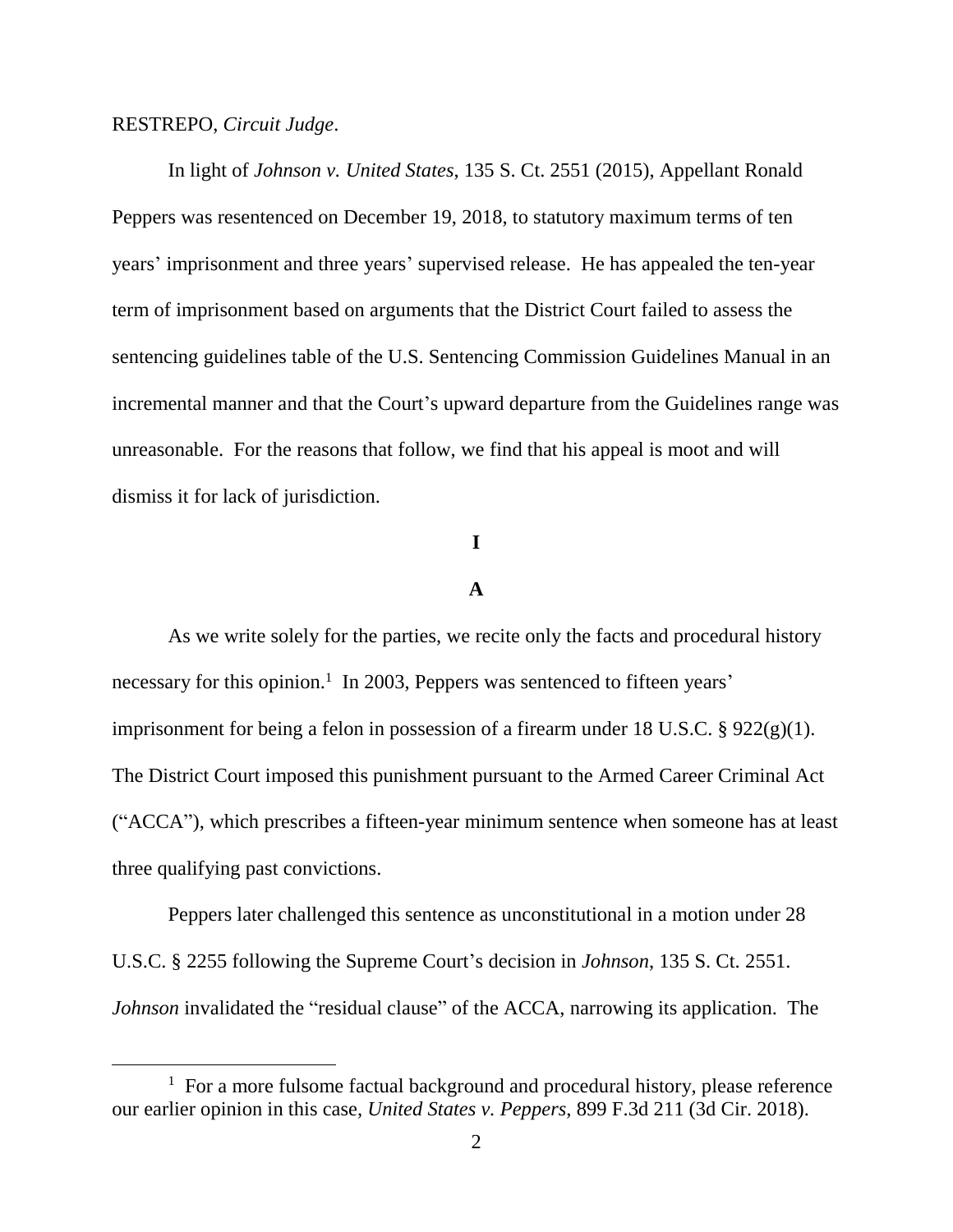District Court denied Peppers's motion, having found that his prior convictions remained predicate offenses under the remaining clauses of the ACCA. Peppers appealed, and we vacated that decision and remanded the case in order for the District Court to determine whether its errors in light of *Johnson* were harmless and to resentence Peppers if necessary.

#### **B**

The District Court held a resentencing hearing on December 19, 2018. Because it had been determined that Peppers no longer qualified for an ACCA-enhanced sentence, the applicable Guidelines range was 51–63 months. The statutory maximum penalty was 120 months (10 years). At the resentencing, defense counsel advocated for a 63-month sentence, without supervised release. Counsel argued that the Court should not impose a term of supervised release in part because "the Court can consider that a person has overserved their sentence." App. 88. At that time, Peppers had served about ten years and nine months.

The government advocated for an upward departure from the Guidelines range to the ten-year statutory maximum sentence, with a three-year statutory maximum term of supervised release. The District Court, in line with the government's request, imposed a ten-year sentence (releasing Peppers immediately from custody) and a three-year term of supervised release. The District Court justified this sentence "primarily based on criminal history" as follows:

[Peppers's] record dates back to age 10. He was incarcerated in a maximum security facility for juveniles at age 14. He has a prior juvenile and adult convictions that did not receive points. He has eight criminal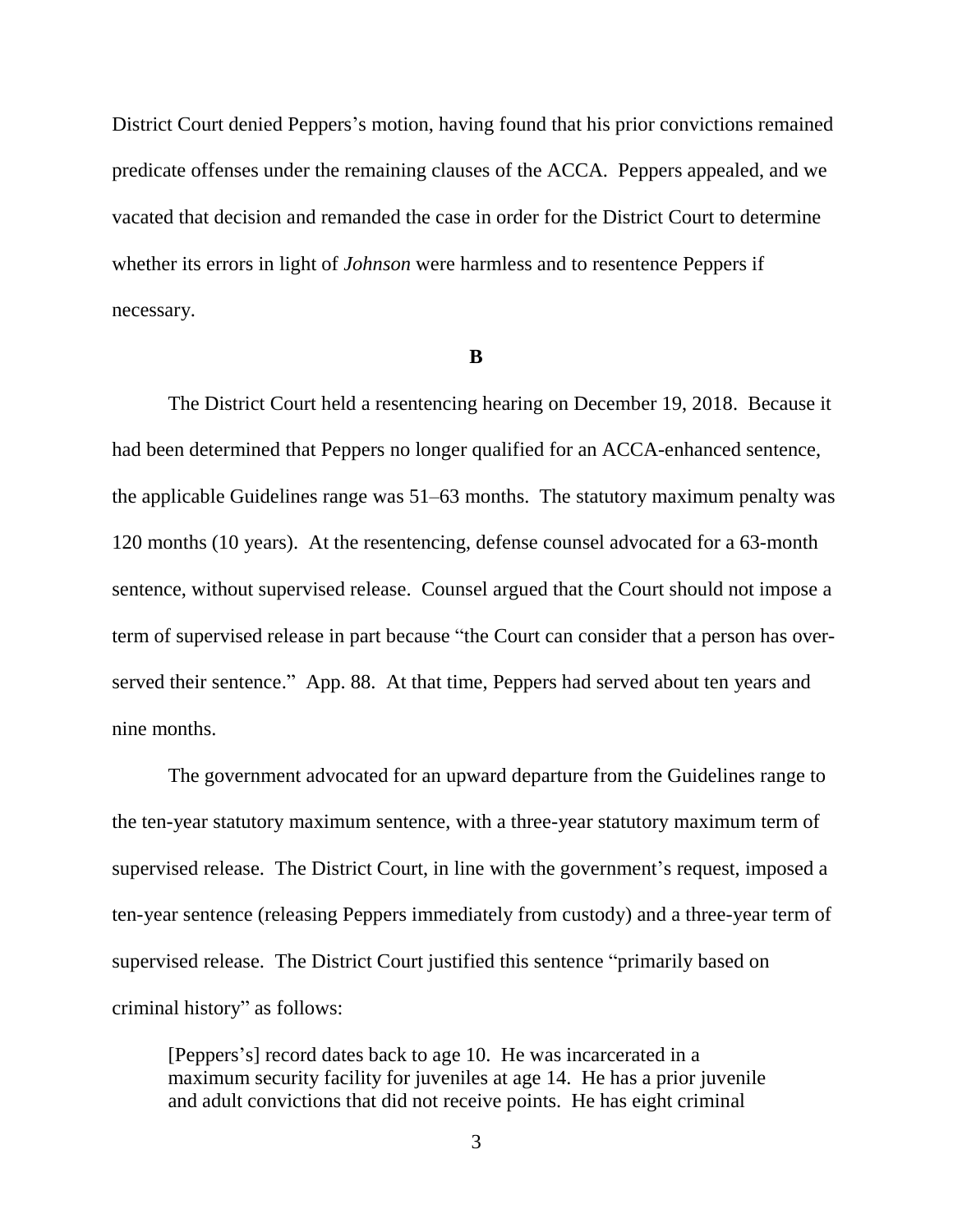history points more than is needed for a category VI. Except for the time spent in prison, he has been involved in the criminal justice system since 1975. The Defendant committed a federal offense while incarcerated and serving a state sentence. He is a danger to the community and has been undeterred by previous terms of incarceration and has a history of repeated supervision failure. There is a strong likelihood of recidivism. And the Court has imposed this sentence also to allow it to impose a term of supervised release. And for the reasons set forth by the Government, it might be helpful to the Court in order to get him on the right path that he should be on at his age and condition.

App. 91–92.

 $\overline{a}$ 

Peppers timely appealed the District Court's resentencing, arguing that the Court failed to assess the Guidelines table in an incremental manner and that the Court's upward departure from the Guidelines range to the statutory maximum term of imprisonment was unreasonable.

#### **II**

### **A**

The government argues that this appeal is moot because Peppers challenges only his term of imprisonment, which he already served, and he has not demonstrated collateral consequences capable of sustaining a live case or controversy. Because mootness is jurisdictional, we cannot address the merits of Peppers's challenge to his 10 year sentence unless we determine that his appeal presents a live case or controversy under Article III, § 2 of the Constitution. <sup>2</sup> *See Spencer v. Kemna*, 523 U.S. 1, 7 (1998); *Burkey v. Marberry*, 556 F.3d 142, 147 (3d Cir. 2009), *cert. denied*, 558 U.S. 969 (2009);

<sup>2</sup> The District Court had jurisdiction under 18 U.S.C. § 3231 and 28 U.S.C. § 2255. Provided there is a live case or controversy in this matter, this Court has appellate jurisdiction under 28 U.S.C. § 1291 and 18 U.S.C. § 3742.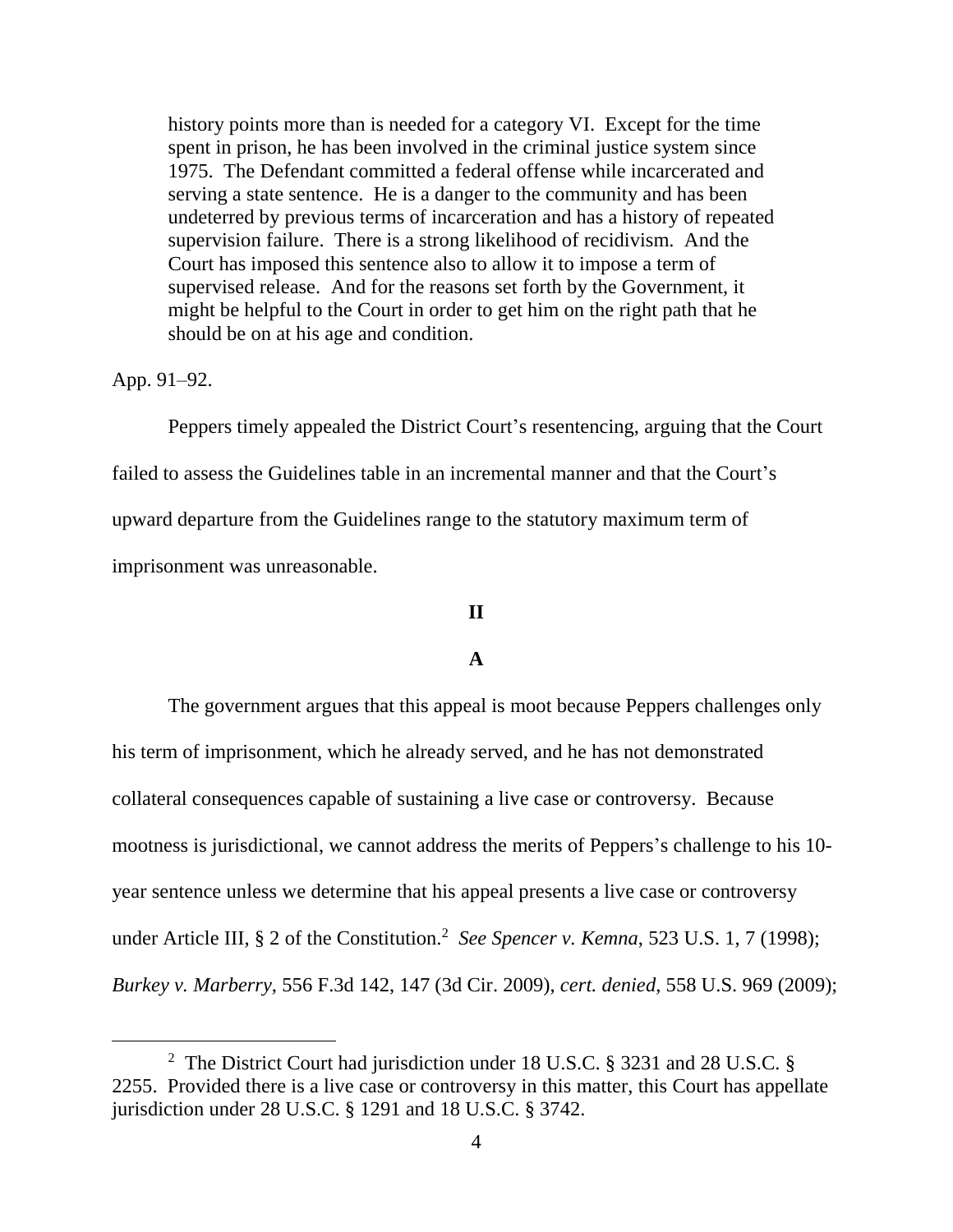*United States v. Jackson*, 523 F.3d 234, 237 (3d Cir. 2008). "The case or controversy requirement continues through all stages of federal judicial proceedings, trial and appellate, and requires that parties have a personal stake in the outcome." *Burkey*, 556 F.3d at 147 (citing *Lewis v. Cont'l Bank Corp.*, 494 U.S. 472, 477–78 (1990)).

Mootness does not arise when a defendant who *remains imprisoned* challenges his conviction or sentence, nor when a defendant "who is serving a term of supervised release elects to challenge only his sentence of supervised release." *Jackson*, 523 F.3d at 241. In those instances, "[a] defendant enjoys a presumption of collateral consequences." *Id.* But, when a defendant who is on supervised release challenges "only his completed sentence of imprisonment," we will not presume collateral consequences, and the appellant must set them forth. *Id.*; *see also Spencer*, 523 U.S. at 8; *Burkey*, 556 F.3d at 147. Here, Peppers challenges the ten-year sentence of imprisonment that he already served; he does not challenge his three-year sentence of supervised release. Thus, he must demonstrate specific "continuing collateral consequences." <sup>3</sup> *Spencer*, 523 U.S. at 8.

#### **B**

In determining whether a defendant's asserted collateral consequences suffice to demonstrate a live case or controversy, we assess "the 'likelihood' that a favorable decision would redress the injury or wrong." *Burkey*, 556 F.3d at 148; *see also Spencer*, 523 U.S. at 16 (rejecting collateral consequences where it was "purely a matter of speculation" as to whether they would occur). In *Burkey*, we held that a "'possibility' of redress" is insufficient to establish collateral consequences in this circuit. 556 F.3d at

 $\overline{a}$ 

<sup>&</sup>lt;sup>3</sup> Peppers does not argue that his collateral consequences should be presumed.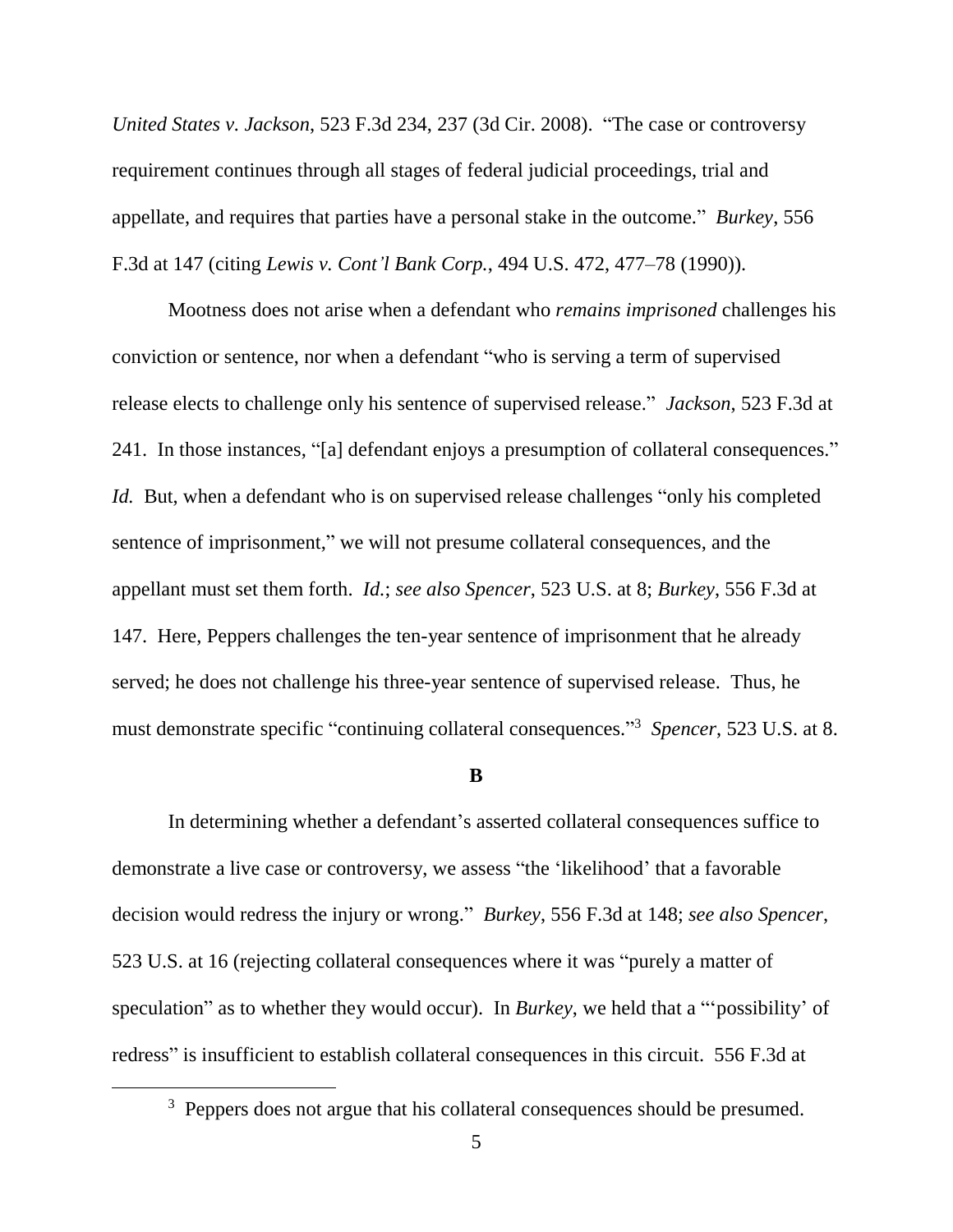150 (analyzing other circuits' case law holding that a "possibility" of redress *is* sufficient and finding it out of sync with the "Supreme Court's directives in *Lewis* and *Spencer*"). In the Third Circuit, redress by a favorable judicial decision must be "likely" in order to stave off mootness. *Id.*

Peppers argues that he suffers two collateral consequences: (1) "If Mr. Peppers succeeds on appeal and the extent of the district court's upward departure to the statutory maximum [is] lessened, then the district court may consider some of the overserved time as part of the length of his supervised release" and (2) "he would have additional banked time [spent in prison] that, for example, could apply to a violation of his supervision." Appellant's Reply 2–3.

Peppers's first asserted collateral consequence is not sufficient because it is "unlikely." To support a live case or controversy, a credit toward supervised release due to a wrongfully imposed sentence must be "likely." *See Burkey*, 556 F.3d at 151 (stating that "no court has held that the existence of the discretion available under the supervised release statute, 18 U.S.C. § 3583(e), is probative of the question of whether it is 'likely,' as is required by *Lewis* and *Spencer* as part of the inquiry into mootness, that a sentencing court in a particular case will provide relief"); *see also United States v. Cottman*, 142 F.3d 160, 165 (3d Cir. 1998) (finding that a sentence reduction "would *likely* merit a credit against Cottman's period of supervised release for the excess period of imprisonment to which Cottman was subjected" (emphasis added)).

Peppers does not attempt to argue that the District Court would "likely" reduce his term of supervised release if we were to find in his favor. Appellant's Reply 2 (arguing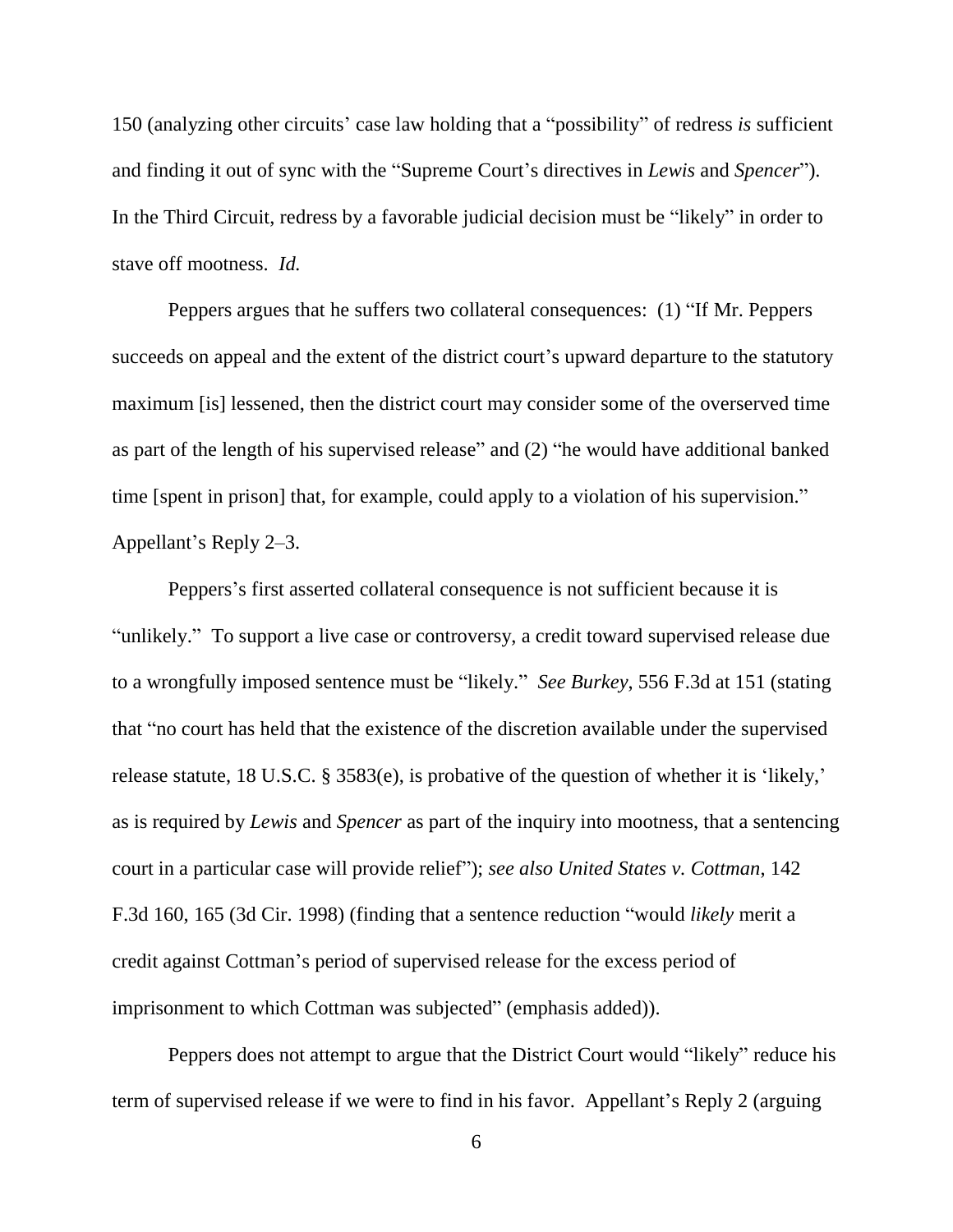only that a district court "may" consider overserved time). And this omission is for good reason: at resentencing, the District Court imposed the statutory maximum term of supervised release in spite of Peppers's overserved prison time. The District Court based Peppers's sentence "primarily . . . on criminal history" and on his "strong likelihood of recidivism." App. 91–92. The Court also noted that the term of supervised release "might be helpful" to "get him on the right path." App. 92. In short, there is no reason to think that the District Court would budge on its supervised release decision in light of a reduced term of incarceration, and there is ample reason to think otherwise.

Peppers's second, "banked time," argument is foreclosed by precedent rejecting similar claims. In *Spencer*, the Supreme Court stated:

Petitioner's second contention is that the Order of Revocation could be used to increase his sentence in a future sentencing proceeding. A similar claim was likewise considered and rejected in *Lane*, because it was contingent upon respondents' violating the law, getting caught, and being convicted. "Respondents themselves are able—and indeed required by law—to prevent such a possibility from occurring."

523 U.S. at 15 (quoting *Lane v. Williams*, 455 U.S. 624, 632 n.13 (1982)); *see also*

*Jackson*, 523 F.3d at 240 ("The other factor mentioned by this Court in *Cottman*, the possible collateral consequence of a sentencing error impacting a future federal criminal conviction and sentence, has been discredited by the Supreme Court and other circuits."); *United States v. Kissinger*, 309 F.3d 179, 182 (3d Cir. 2002) ("This collateral consequence is insufficient to breathe life into the mooted controversy because the possible effect of an increased sentence depends on Kissinger's subsequent commission